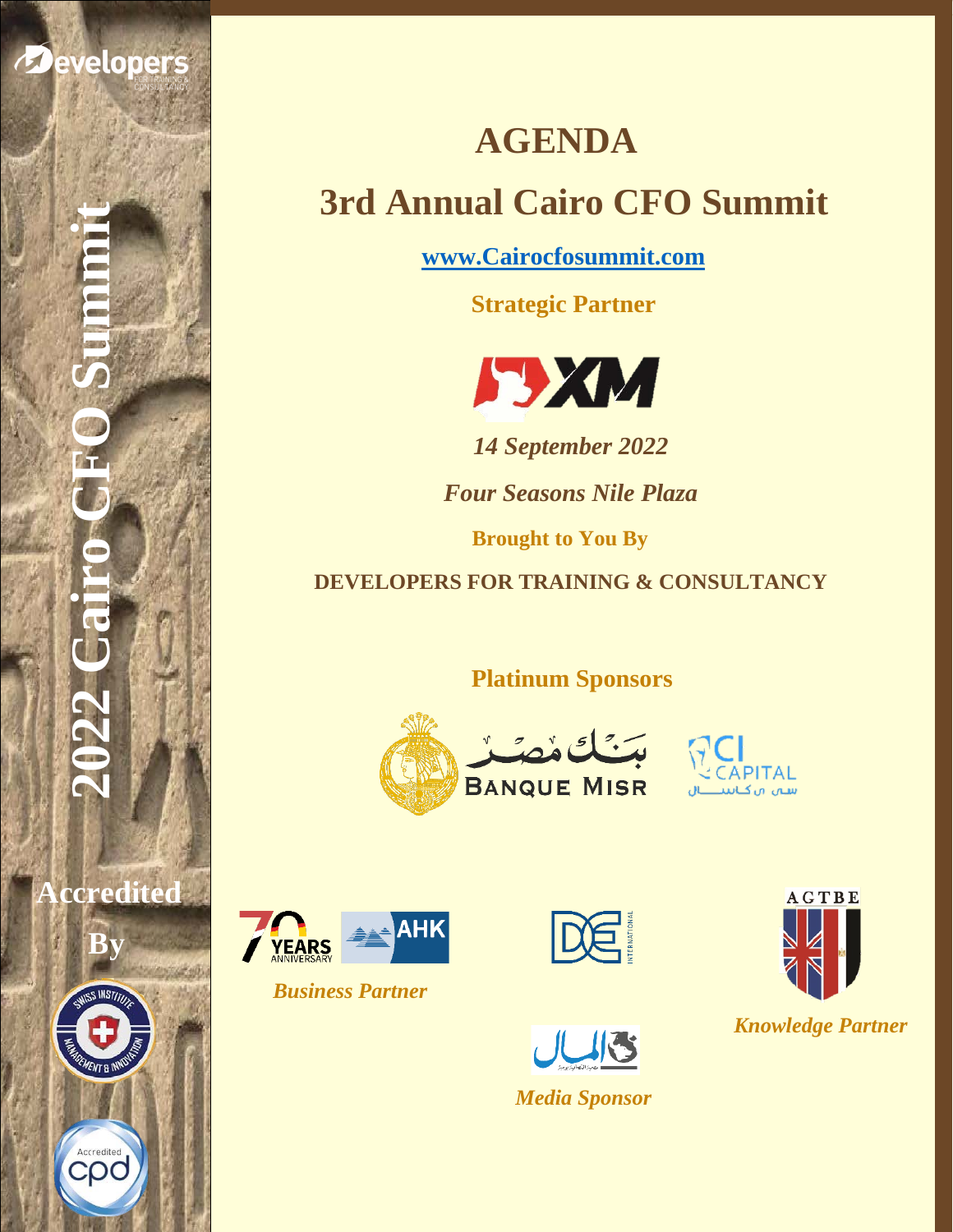

**Accredited** 

**By**

Accredited COC

ss

**Cairo CFO Summit** Your Finance Future Strategized Today

**14 September** 

**2022**

## **9:00 AM to 9:30 AM**

Registration and morning coffee

### **9:30 AM to 10:00 AM**

**Dr. Mohamed Farid, the CEO of the Egyptian Exchange**

His Excellency will survey the recent developments in the Egyptian economy also the changes in Egypt's monetary and fiscal policies and their impact on the Egyptian Stock Market and the business environment at large. He will share his future plans and outlooks.

### **10:15 AM to 11:00 AM**

**Mr. Sherif Samy, Chairman CIB and the Egyptian Fintech Association, former Chairman Financial Regulatory Authority.**

Building on his vast experience as financial services CEO, regulator and board member of numerous leading private sector and government entities, he will discuss recent developments in the financial sector particularly in light of the recent situation; and how they impact businesses and Finance in particular. Future outlook in FinTech will also be addressed.

Questions from the audience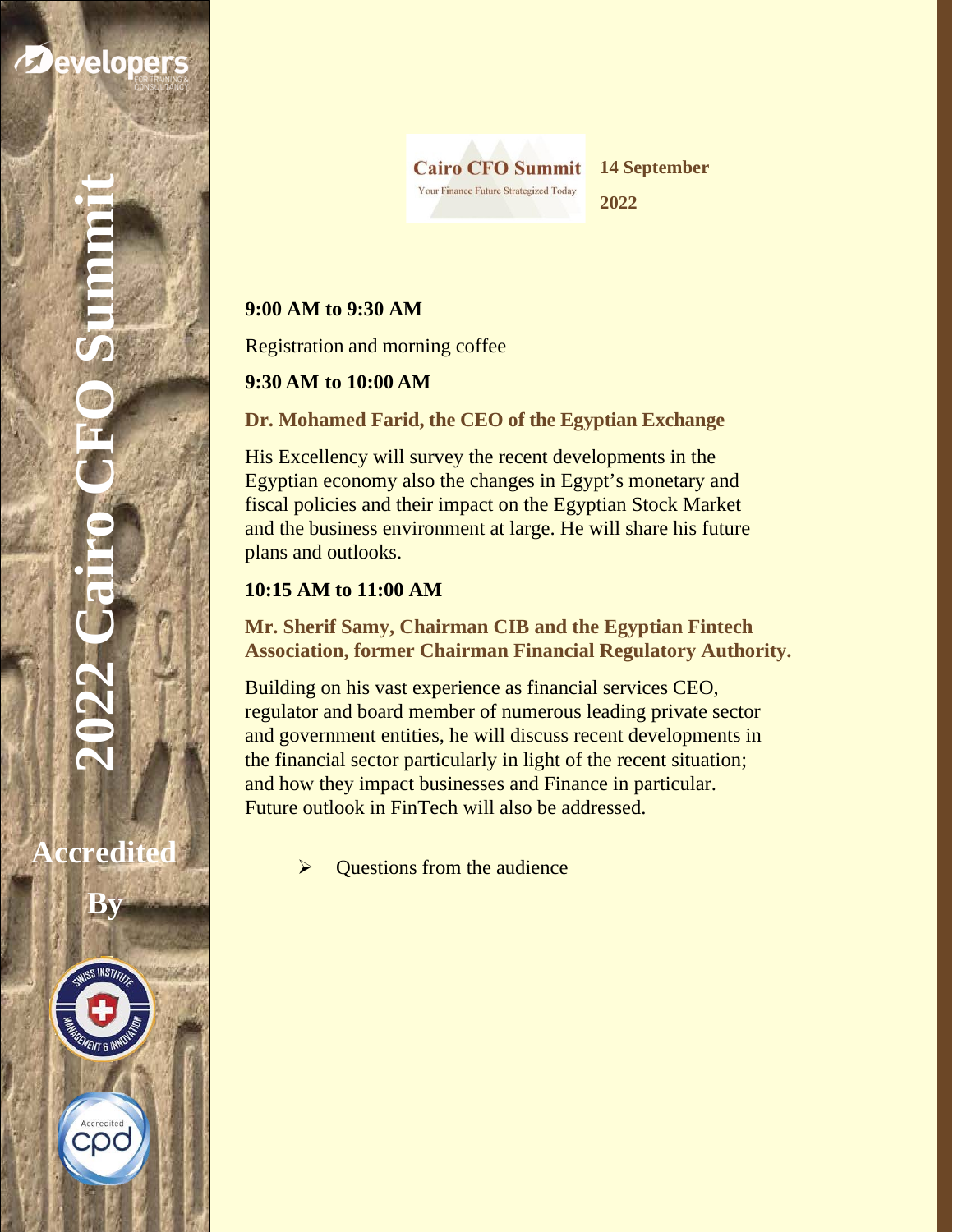# **2022 Cairo CFO Summit**

**Accredited** 

**By**

Accredited COO

ss

### **11:15 AM to 12:00 noon**

**Mr. Avramis Despotis: XM Chief Technical Analyst, Founder & CEO of Tradepedia, and the World-Class Guru in Financial Markets, Behavioral Finance, Technical Analysis & Trading** 

Avramis will share with the audience the know-how that costs a fortune which he offered to clients such as Reuters, HSBC, Barclays, Kuwait Financial Markets Association, National Commercial Bank, BNP Paribas, Société Générale and many others. His topic "Bridging the Trading Gap: Blending Technical and Fundamental Analysis" will touch upon recent developments in financial markets and trading secrets.

 $\triangleright$  Questions from the audience

## **12:15 AM to 1:00 PM**

### **Dr. Amr Hassanein, Managing Director of MERIS, Moody's affiliate in Egypt**

Dr. Hassanein is one of the key rating industry professionals with almost 25 years of experience in providing credit rating services in the Egyptian market. Dr. Hassanein will give an overview on Egypt sovereign rating, he will discuss the main rating drivers and how the current world economic challenges would affect the country's sovereign rating. Furthermore, Dr. Hassanein will shed light on the assigned ratings within several sectors in the Egyptian market.

Questions from the audience

# **1:00 PM to 1:45 PM**

Networking coffee break